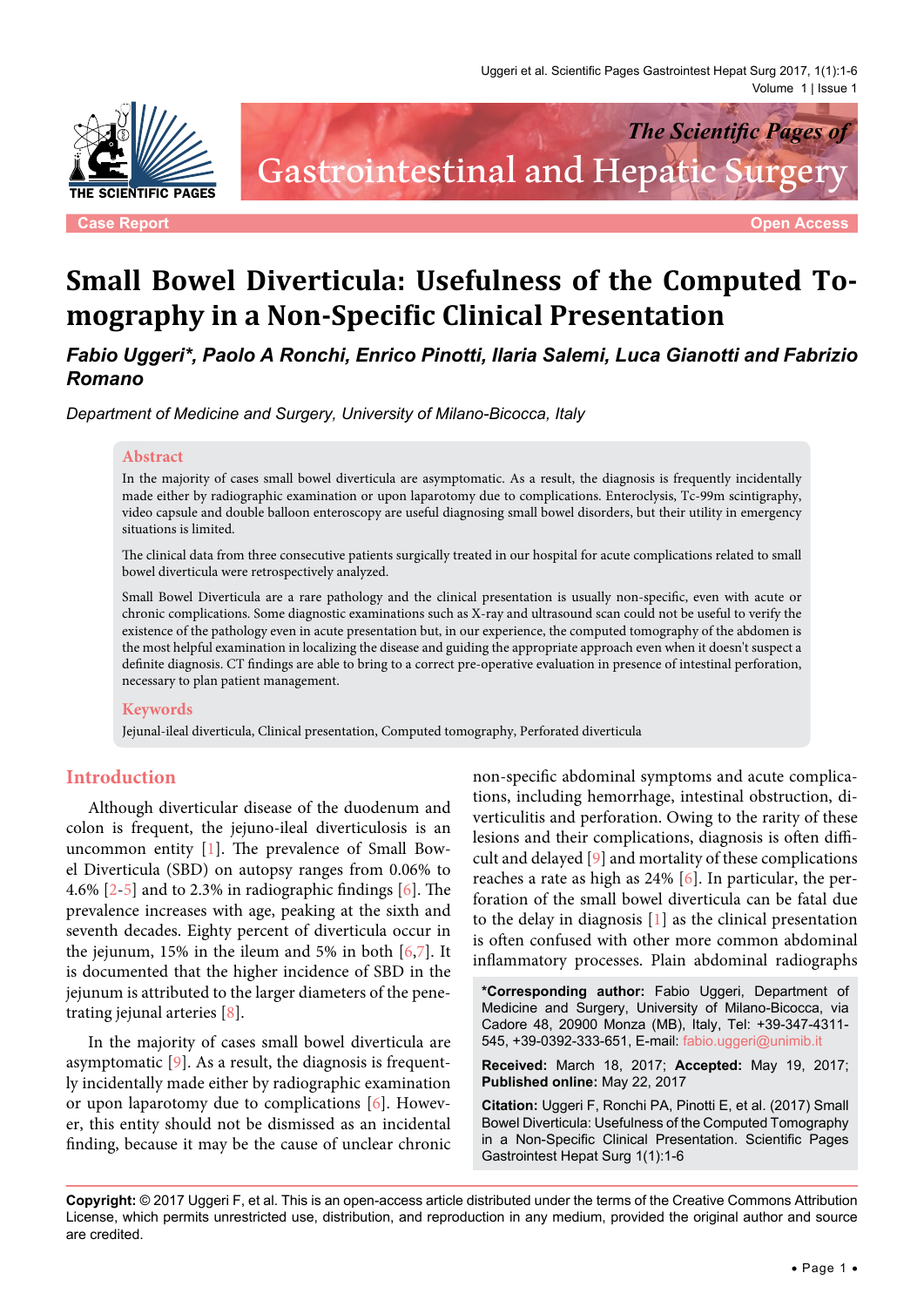

are performed routinely but in most cases are not sufficient for diagnosis [\[7\]](#page-4-4). Enteroclysis, Tc-99 m scintigraphy, video capsule and double balloon enteroscopy are useful diagnosing small bowel disorders [[10](#page-4-7)], but their utility in emergency situations is limited. The abdominal Computed Tomography (CT) may identify thickening or inflammation of the jejunum [[11](#page-5-0)] but it also diagnoses isolated extraluminal air bubble in the mesentery that results from perforated diverticula or may visualize localized inflammatory masses such as a large abscess. Moreover, in the absence of contra-indications, diagnostic laparoscopy is very useful in evaluating patients with a complicated course. It ensures an accurate diagnosis and avoids the risk of unnecessary laparotomy if not indicated [[6](#page-4-3)].

We report the clinical presentation of three patients with perforation related to small bowel diverticulosis,

diagnosed and treated in our institution along with the accompanying diagnostic issues and a review of the literature. The aim of the study, even though with the due limit of three cases, is underline as CT is an accurate tool in predicting the site of gastro-intestinal perforation, especially in presence of clinical signs that could be considered subtle or only indirectly related to the site of perforation.

## **Cases Presentation**

The clinical data from three consecutive patients surgically treated in San Gerardo Hospital (Monza, Italy) for acute complications related to small bowel diverticula were retrospectively analyzed (Table 1): they were two women and one man, with a mean age of 64.7 years (range 58-70 years). Patients with Meckel's diverticulum or duodenal diverticulum were not included.

|                                                    | <b>Patient 1</b>                                                                                      | <b>Patient 2</b>                                                                                                                                                                                                                                                           | <b>Patient 3</b>                                                                                                                                                            |
|----------------------------------------------------|-------------------------------------------------------------------------------------------------------|----------------------------------------------------------------------------------------------------------------------------------------------------------------------------------------------------------------------------------------------------------------------------|-----------------------------------------------------------------------------------------------------------------------------------------------------------------------------|
| Age/sex                                            | 58/F                                                                                                  | 70/M                                                                                                                                                                                                                                                                       | 66/F                                                                                                                                                                        |
| Blood pressure (mmHg)                              | 120/75                                                                                                | 120/70                                                                                                                                                                                                                                                                     | 90/60                                                                                                                                                                       |
| Heartbeats per minute                              | 85                                                                                                    | 90                                                                                                                                                                                                                                                                         | 77                                                                                                                                                                          |
| Body temperature (°C)                              | 37                                                                                                    | 36.5                                                                                                                                                                                                                                                                       | 36.9                                                                                                                                                                        |
| Oxygen saturation (%)                              | 97                                                                                                    | 98                                                                                                                                                                                                                                                                         | 96                                                                                                                                                                          |
| Creatine kinase (U/L)                              | 35                                                                                                    | 50                                                                                                                                                                                                                                                                         | 38                                                                                                                                                                          |
| Lactate (mmol/L)                                   | 1.9                                                                                                   | 2.2                                                                                                                                                                                                                                                                        | 2.4                                                                                                                                                                         |
| PH                                                 | 7.4                                                                                                   | 7.39                                                                                                                                                                                                                                                                       | 7.39                                                                                                                                                                        |
| C-reative protein (mg/dL)                          | 4                                                                                                     | 27                                                                                                                                                                                                                                                                         | 15                                                                                                                                                                          |
| Leukocyte count (number/L)                         | 15000                                                                                                 | 13000                                                                                                                                                                                                                                                                      | 14000                                                                                                                                                                       |
| Clinical presentation                              | One month of abdominal<br>pain at the upper<br>quadrants, with fever and<br>vomit.                    | Abdominal pain with fever and nausea<br>from two weeks.                                                                                                                                                                                                                    | Abdominal pain at the lower<br>quadrants. No fever and<br>vomit.                                                                                                            |
| Diagnostic suspicion after<br>RX and US            | Pyelonephritis                                                                                        | Non-specific suspect                                                                                                                                                                                                                                                       | Non-specific suspect                                                                                                                                                        |
| Antibiotic therapy plans to<br>the hospitalization | Clarithromycin 500 mg 2<br>times/day, Metronidazole<br>500 mg 3 times/day.                            | Piperacillin-Tazobactam 4.5 gr. every 8<br>hours, Metronidazole 500 mg 3 times/<br>day.                                                                                                                                                                                    | Clarithromycin 500 mg 2<br>times/day, Metronidazole 500<br>mg 3 times/day.                                                                                                  |
| CT findings                                        | No free air, single jejunal<br>diverticula with parietal<br>thickening and lymph<br>nodes reactivity. | Thickening of an jeunal loop in the<br>context of numerous diverticula of small<br>bowel. Dishomonegenity of perivisceral<br>fat and lymph nodes reactivity with area<br>of perforation stopped up with sigmoid<br>epiploic appendix and presence of<br>purulent material. | Diverticulum of small<br>bowel with inflammation of<br>perifocal fat and moderate<br>fluid collection in the pelvic<br>incavum. Other diverticula in<br>the proximal ileus. |
| Surgical treatment                                 | Lysis of adhesions and<br>jejunal resection with<br>primary anastomosis.                              | Jejunal resection with primary<br>anastomosis. Appendicectomy. Cultural<br>exam of the siero-ematic fluid.                                                                                                                                                                 | Lysis of adhesions and<br>ileal resection with primary<br>anastomosis.<br>Cultural exam of the siero-<br>ematic fluid.                                                      |
| Histological                                       | Acute necrotizing<br>inflammation of the<br>diverticular perimeter.                                   | Chronic granulomatous inflammation<br>with perforation and abscess.                                                                                                                                                                                                        | Inflammation, abscesses and<br>acute perforated diverticulitis.                                                                                                             |
| Outcome                                            | No complications,<br>discharged on day 6.                                                             | No complications, discharged on day 7.                                                                                                                                                                                                                                     | No complications, discharged<br>on day 7.                                                                                                                                   |

**Table 1:** Patients characteristics.

**Abbreviations:** mmHg = Millimeters of Mercury; °C = Celsius Degrees; U/L = Unit/Liter; mmol/L = Millimoles/Liter; mg/Dl = Milligrams/Deciliter.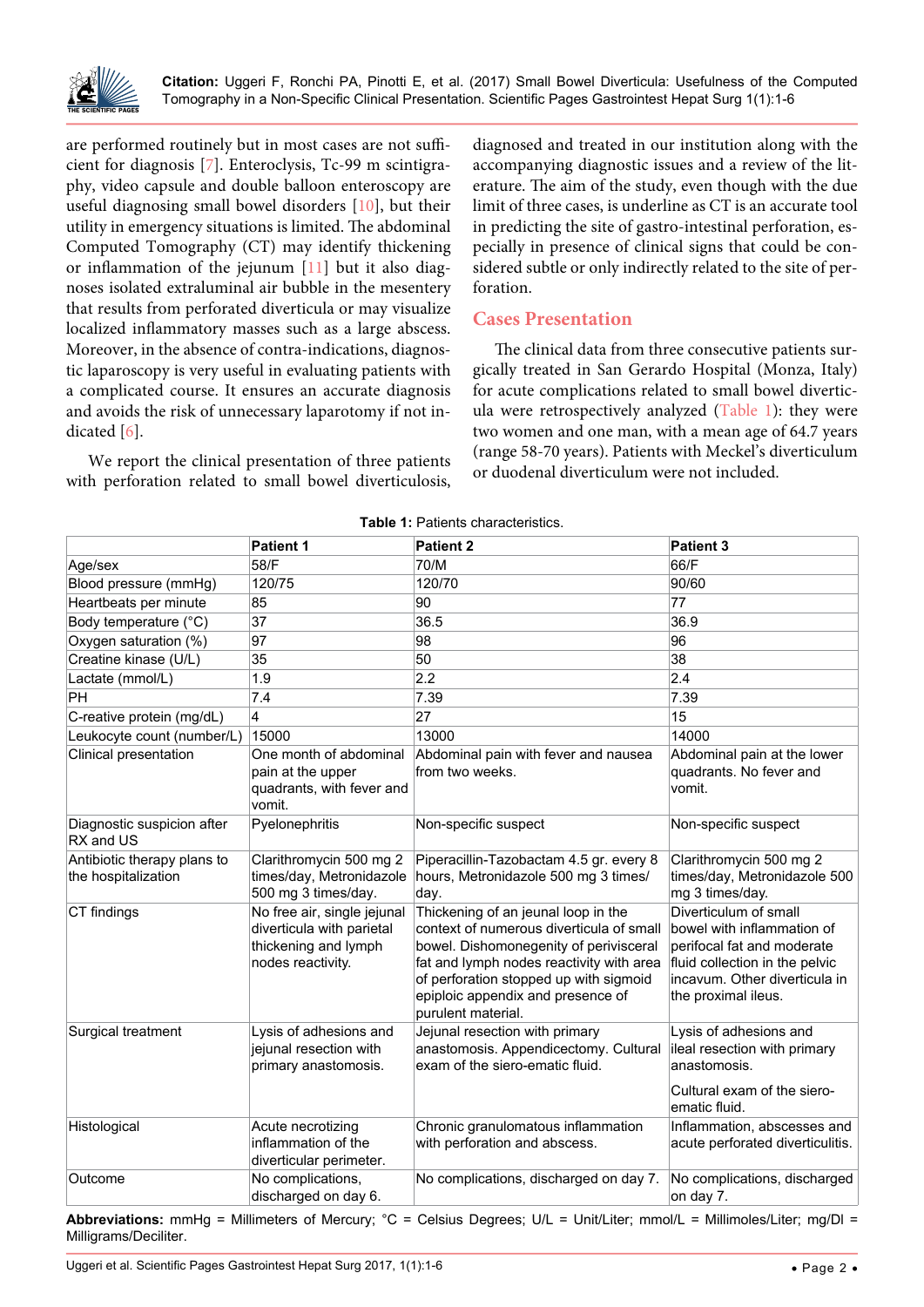

**Citation:** Uggeri F, Ronchi PA, Pinotti E, et al. (2017) Small Bowel Diverticula: Usefulness of the Computed Tomography in a Non-Specific Clinical Presentation. Scientific Pages Gastrointest Hepat Surg 1(1):1-6

The first patient was a woman: she presented at the emergency room with abdominal pain at the upper quadrants for one month and some days of fever, urinary disorders and vomit, but with no clinical evidence of peritonitis. According to the initial symptoms the general practitioner prescribed a therapy with Ciprofloxacin for two weeks in the suspect of a urinary tract infection, with no benefit, and the persistence and exacerbation of symptoms had led the patient to our observation. Her medical history showed a surgical removal of an uterine leiomyomas and one right salpingo-ophrectomy.

The second patient was a man: he presented with fever, nausea, abdominal pain from two week, with a negative rebound tenderness sign (Blumberg). He reported a regular bowel function and a light diet for few days because of the nausea. In anamnesis we detected angina pectoris, arterial hypertension and a chronic obstructive pulmonary disorder.

The third patient was a woman: she presented at the fifth day of abdominal distention and pain, specifically at the left iliac fossa, with no vomit and no fever, but only constipation and the evidence of a decreased peristalsis. She only underwent a C-section in her life.

Every one of them presented to the emergency department with generalized abdominal pain and only the first patient had a clinic presentation that could suggest a particular disease such as a pyelonephritis.

The computerized tomography (Philips Brilliance iCT 256-slice scanner) was used as a diagnostic instrument for every one of them: the three patients had acute complications due to jejunal-ileal perforation of the diverticula.

### **Results**

The main complaint of all these patients was abdominal pain, with fever and no evidence of peritonitis (Blumberg's sign) and instrumental signs of bowel occlusion. In one case, this pain was interpreted as pyelonephritis at first time.

Every patient had a neutrophilic leukocytosis and an increased value of the C-reactive protein, but they did not have high blood values of Creatine kinase or Lactate (Table 1).

They all underwent X-ray (RX) examinations of the abdomen, but they did not show any evidence of free air and bowel occlusion and wasn't helpful to complete the diagnosis. So every patient underwent an Ultrasound Scan (US), but there wasn't evidence of fluid collections or parietal thickenings of intestinal loops in any patient, only in patient 1 the ultrasound examination seemed to suggest a framework of pyelonephritis.

At that point they underwent CT examinations that, in all cases, identified the diverticular out pouching and the related inflammation. The abdominal CT was able to identify the presence of small bowel perforation in two cases: the two perforated diverticula were located in the jejunum on the mesenteric border, measuring between 20 and 31mm in diameter, and the diverticula were multiple in two patients.

In particular in patient 1 the CT scan showed a single jejunal diverticulum of  $2 \times 2.5 \times 2.7$  cm with proximal parietal thickening, lymph nodes reactivity and a very small fluid collection. In patient 2, the CT scan was carried out because of a clinical suspect of diverticulitis; the investigation identified a thickening of an jejunal loop in the context of numerous diverticula, where the biggest had a diameter of 31 mm. Heterogeneity of perivisceral fat and lymph nodes reactivity with an area of perforation stopped up with a sigmoid epiploic appendix and presence of purulent material were also found. In patient 3, the CT scan showed the presence of a small bowel diverticulum (diameter: 28 mm) with inflammation of perifocal fat and moderate fluid collection in the pelvis. Other diverticula were found at the proximal ileus.

All patients underwent an exploratory laparoscopy; in patient 3 laparoscopic surgery was not possible due to the presence of adhesions from the previous C-section and the severe inflammatory process, so the surgical operation was converted to a median laparotomy: Figure 1 shows the perforated diverticulum plugged by the omentum.

One patient had a single diverticulum, while the others had multiple SBD of the proximal and middle portions of the ileum. Resection of the involved jejunal and



**Figure 1:** The photograph shows the presence of the perforated diverticulum in the laparotomy of patient 3. You can notice the perforation area covered by fibrin marked by red arrow, the black arrow identifies the adhesion of the diverticula with the omentum and its mesentery.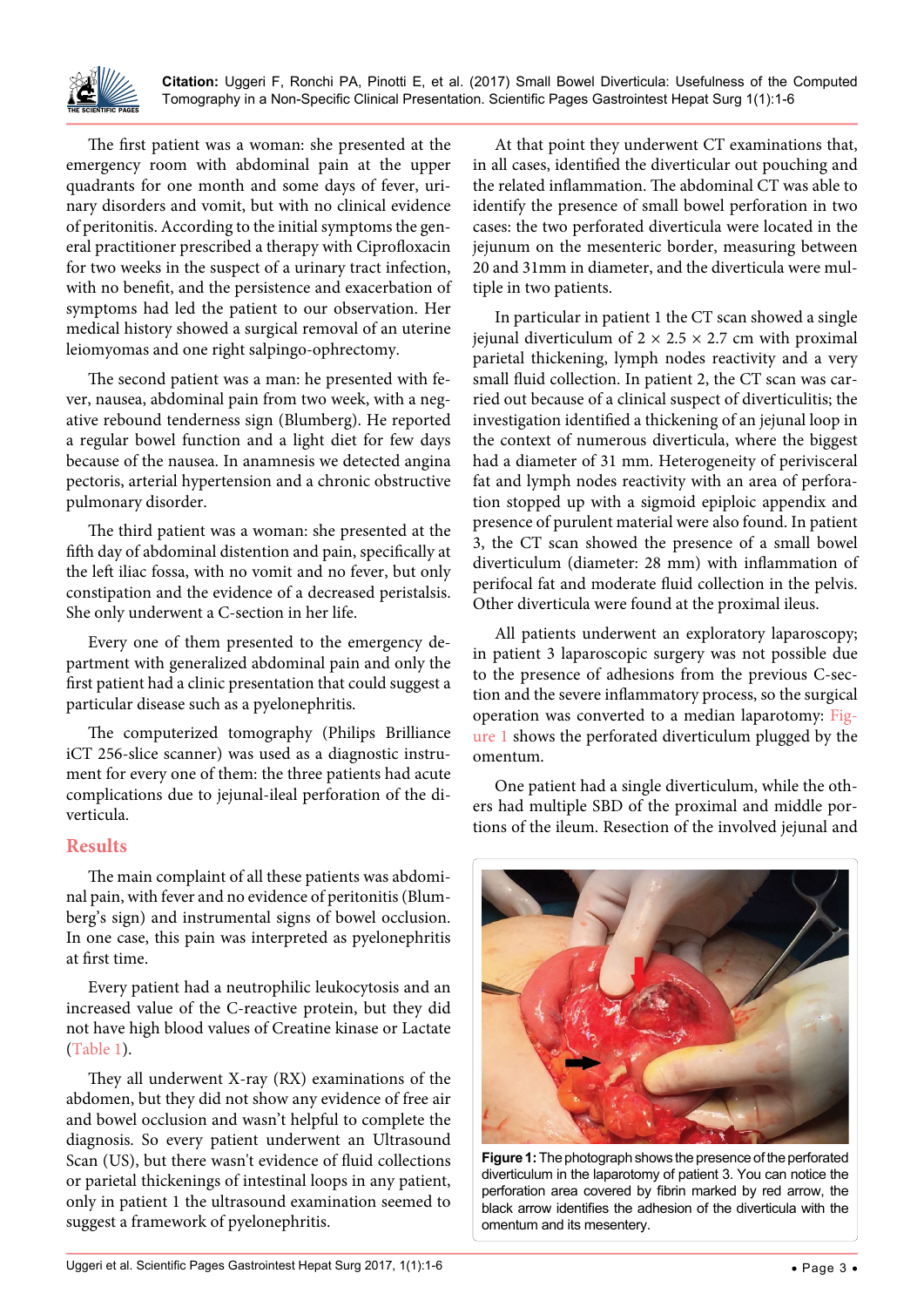

ileus segment with primary anastomosis was performed in all three patients, with lysis of adhesions where needed, and for all patients a tissue sample of the perforated diverticula were pathologically analyzed. A cultural examination of the free abdominal fluid was made in two patients.

The final histological studies evidenced a diverticular disease in all patients, with acute necrotizing inflammation of the diverticular perimeter (patient 1), chronic granulomatous inflammation with abscesses (patient 2) or inflammation with abscesses and acute perforated diverticulitis (patient 3).

After the surgical intervention we placed an abdominal drain, which was removed two days later. There were no post-surgery complications, all subjects are still alive and have been discharged from hospital after a mean time of 6.7 days (range 6-7 days).

#### **Discussion**

The SBD disease is rare and it is usually asymptomatic, but it can present as an emergency: complications include intestinal obstruction, bleeding, inflammation and perforation, but also malabsorption, enterolith formation and abdominal discomfort [\[10\]](#page-4-7). Other possible, but still rarer, complications are the obstructions of the biliary or pancreatic duct and blind loop syndrome [[12](#page-5-1)]. They occur in 10-30% of cases and they require surgical interventions in 8-30% of patients [[13](#page-5-2)[-15\]](#page-5-3). Some authors reported that it was not necessary to perform resection for ileal diverticula which were incidentally founded at laparotomy [\[16\]](#page-5-4), but other authors favor surgical intervention, especially for large diverticula with dilated bowel loops that suggests a progressive form of the disease, and they reported good results for resections performed on patients with chronic pain or malabsorption [[10](#page-4-7),[16](#page-5-4)].

The diagnosis of small bowel diverticulosis has therefore significant implications for the management of symptomatic patients, but this condition, well recognized on barium studies  $[17,18]$  $[17,18]$ , have been anecdotal descriptions on abdominal CT [\[19\]](#page-5-7). The difficulty in detecting SBD on CT is probably related to a combination of factors including a thin criteria used to differentiate diverticula from gas or fluid-filled loops of small bowel as well as being an uncommon cause of symptoms in some cases the radiologist are not able to direct their attention to this pathology [[20](#page-5-8)]. CT images in coronal or sagittal planes may be especially helpful in differentiating dilated small bowel loops from SBD. Some studies suggested that diverticula greater than 3 centimeters can be recognized to CT by the adjacent small bowel loops from their different contents and by the absence of discernible valvulae conniventes [[21](#page-5-9)].

Beyond the diagnostic difficulty some CT findings can be considered characteristic of SBD; they appear as discrete round or ovoid, contrast-, fluid-, or air-containing structures outside the expected lumen of the small bowel, with a smooth wall and no recognizable small bowel folds [\[20\]](#page-5-8).

In the small bowel diverticulitis common CT findings are a focal area of asymmetric small bowel wall thickening at the site of a focal out-pouching on the mesenteric side of the bowel; the absence of pneumoperitoneum does not exclude perforation [\[22\]](#page-5-10). Findings such as focal defect in the bowel wall, segmental bowel-wall thickening and concentrated bubbles of extraluminal gas in close proximity to the bowel wall have a high predictive value indicating the site of perforation [\[23\]](#page-5-11).

In our experience we found there are not specific clinic data in patients with SBD: they have abdomen pain, fever and vomit from many days. Their blood exams are



also identifies a perivisceral collection; Patient 3: The arrows indicate the small bowel diverticula with inflammation of perivisceral fat.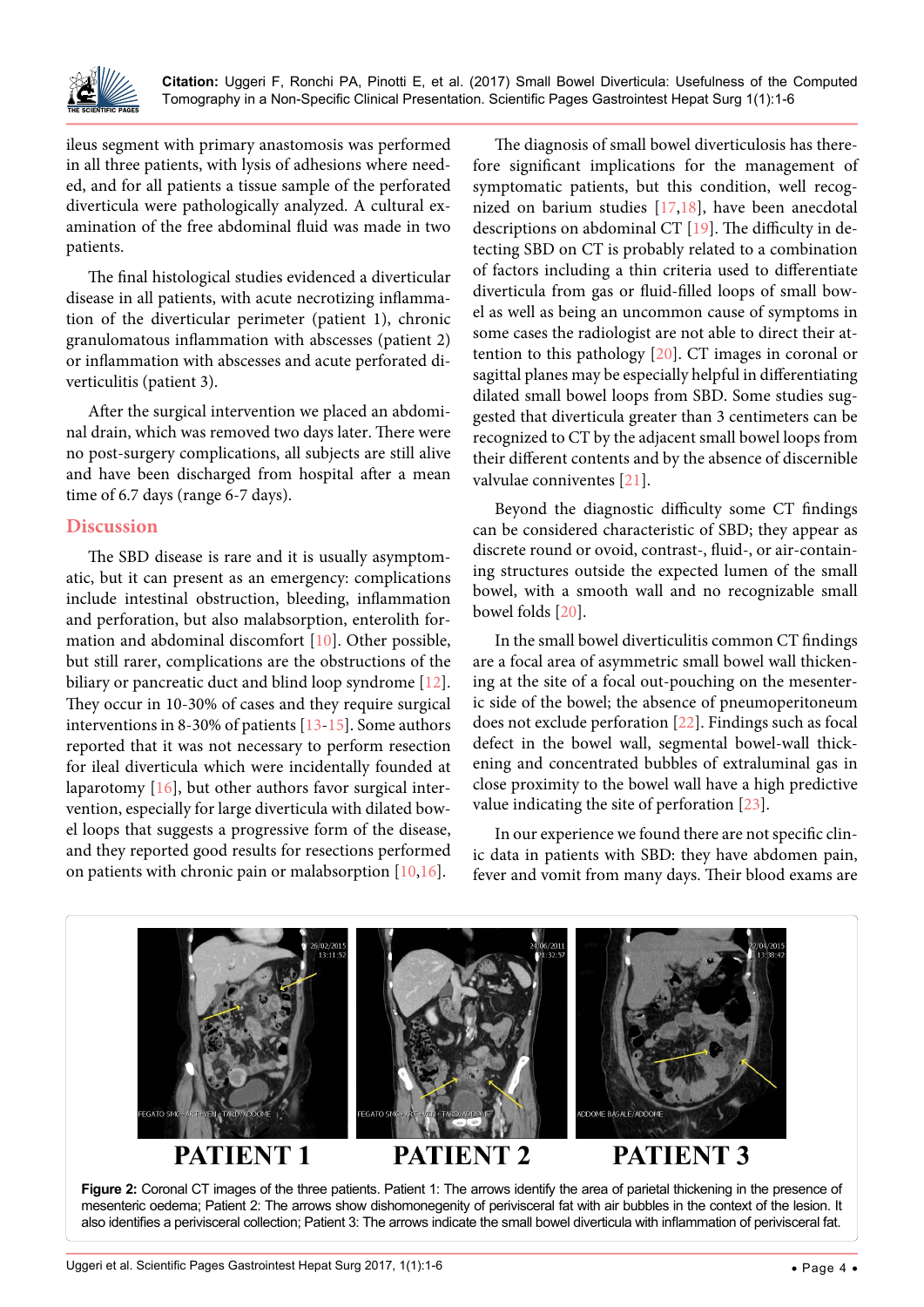

Ĩ

**Citation:** Uggeri F, Ronchi PA, Pinotti E, et al. (2017) Small Bowel Diverticula: Usefulness of the Computed Tomography in a Non-Specific Clinical Presentation. Scientific Pages Gastrointest Hepat Surg 1(1):1-6



collection; Patient 2: The arrows identify the dishomonegenity of perivisceral fat and lymph nodes reactivity with area of perforation stopped up with sigmoid epiploic appendix and presence of abscess; Patient 3: The arrows show the presence of a small bowel diverticulum with inflammation of perifocal fat.

not specifically guiding to a single diagnosis, but they underline the presence of pathology.

Starting from their clinical presentation, without a clear indication to a surgical intervention, we treated our patients with antibiotics (Table 1), but the long-term presence of the symptoms and the ineffectiveness of the medical therapy after 24-48 hours orientated us to the need of a more specific diagnosis. RX and US tests did not highlight any evidence and the persistence of the symptoms with the incapability to reach a definite diagnosis directed to submit the patients to abdominal CT examinations. According only to their clinic presentation two exams were not indicated, but they were helpful in every case to reach a correct surgical management.

CT images (Figure 2 and Figure 3) highlighted the locations, number and dimensions of the diverticula: these examinations helped to prepare the right surgical interventions, according to the specific pathologic situation of every single patient. They were essential to proceed with the laparoscopies as they confirmed the presence of the diverticula, concluding the diagnostic process and guiding the surgeons through the interventions.

### **Conclusion**

SBD have non specific and insidious course and its delayed diagnosis can lead to internal loop abscess or perforation, a favorable prognosis can be expected by an early diagnosis. CT of the abdomen play a crucial role in the diagnosis of small bowel diverticulitis and it is the most helpful exam to find the location of SBD and to guide to the most appropriate approach, even when there is not a diagnostic suspect.

# **Conflicts of Interest**

None to declare.

# **Authors' Contribution**

F.U. and P.A.R. designed and wrote the report; I.S. and E.P. collected literature data; L.G. and F.R. reviewed the manuscript for its intellectual content. All authors read and approved the final version of the manuscript.

#### **References**

- <span id="page-4-0"></span>1. [Kassir R, Boueil-Bourlier A, Baccot S, et al. \(2015\) Jeju](https://www.ncbi.nlm.nih.gov/pubmed/25841158)[no-ileal diverticulitis: Etiopathogenicity, diagnosis and man](https://www.ncbi.nlm.nih.gov/pubmed/25841158)[agement. Int J Surg Case Rep 10: 151-153.](https://www.ncbi.nlm.nih.gov/pubmed/25841158)
- <span id="page-4-1"></span>2. [Singal R, Gupta S, Airon A \(2012\) Giant and multiple jejunal](https://www.ncbi.nlm.nih.gov/pubmed/23049633)  [diverticula presenting as peritonitis a significant challenging](https://www.ncbi.nlm.nih.gov/pubmed/23049633)  [disorder. J Med Life 5: 308-310.](https://www.ncbi.nlm.nih.gov/pubmed/23049633)
- 3. [Kassahun WT, Fangmann J, Harms J, et al. \(2007\) Compli](https://www.ncbi.nlm.nih.gov/pubmed/17465510)[cated small-bowel diverticulosis: a case report and review](https://www.ncbi.nlm.nih.gov/pubmed/17465510)  [of the literature. World J Gastroenterol](https://www.ncbi.nlm.nih.gov/pubmed/17465510) 13: 2240-2242.
- 4. [Chien-Hua Lin, Huan-Fa Hsieh, Chih-Yung Yu,](https://www.ncbi.nlm.nih.gov/pmc/articles/PMC4622825/) et al. (2005) [Diverticulosis of the jejunum with intestinal obstruction: A](https://www.ncbi.nlm.nih.gov/pmc/articles/PMC4622825/)  [case report. World J Gastroenterol 11: 5416-5417.](https://www.ncbi.nlm.nih.gov/pmc/articles/PMC4622825/)
- <span id="page-4-2"></span>5. [Makris K, Tsiotos GG, Stafyla V, et al. \(2009\) Small intes](https://www.ncbi.nlm.nih.gov/pubmed/19142169)[tinal nonmeckelian diverticulosis. J Clin Gastroenterol 43:](https://www.ncbi.nlm.nih.gov/pubmed/19142169)  [201-207.](https://www.ncbi.nlm.nih.gov/pubmed/19142169)
- <span id="page-4-3"></span>6. [Hibbeln JF, Gorodetsky AA, Wilbur AC \(1995\)](https://www.ncbi.nlm.nih.gov/pubmed/7894294) Perforated [jejunal diverticulum: CT diagnosis. Abdom Imaging 20: 29-](https://www.ncbi.nlm.nih.gov/pubmed/7894294) [30.](https://www.ncbi.nlm.nih.gov/pubmed/7894294)
- <span id="page-4-4"></span>7. [Tsiotos GG, Farnell MB, Ilstrup DM \(1994\) Nonmeckelian](https://www.ncbi.nlm.nih.gov/pubmed/7940172)  [jejunal or ileal diverticulosis: an analysis of 112 cases. Sur](https://www.ncbi.nlm.nih.gov/pubmed/7940172)[gery 116: 726-731.](https://www.ncbi.nlm.nih.gov/pubmed/7940172)
- <span id="page-4-5"></span>8. [Lempinen M, Salmela K, Kemppainen E \(2004\) Jejunal di](https://www.ncbi.nlm.nih.gov/pubmed/15513392)[verticulosis: a potentially dangerous entity.](https://www.ncbi.nlm.nih.gov/pubmed/15513392) Scand J Gas[troenterol 39: 905-909.](https://www.ncbi.nlm.nih.gov/pubmed/15513392)
- <span id="page-4-6"></span>9. [Dimitris Mantas, Stylianos Kykalos, Dimitris Patsouras, et](https://www.ncbi.nlm.nih.gov/pmc/articles/PMC3083500/)  [al. \(2011\) Small intestine diverticula: Is there anything new?](https://www.ncbi.nlm.nih.gov/pmc/articles/PMC3083500/)  [World J Gastrointest Surg](https://www.ncbi.nlm.nih.gov/pmc/articles/PMC3083500/) 3: 49-53.
- <span id="page-4-7"></span>10. [Sakpal SV, Fried K, Chamberlain RS \(](https://www.ncbi.nlm.nih.gov/pubmed/21113287)2010) Jejunal Diver[ticulitis: A Rare Case of Severe Peritonitis.](https://www.ncbi.nlm.nih.gov/pubmed/21113287) Case Rep Gas[troenterol 4: 492-497.](https://www.ncbi.nlm.nih.gov/pubmed/21113287)